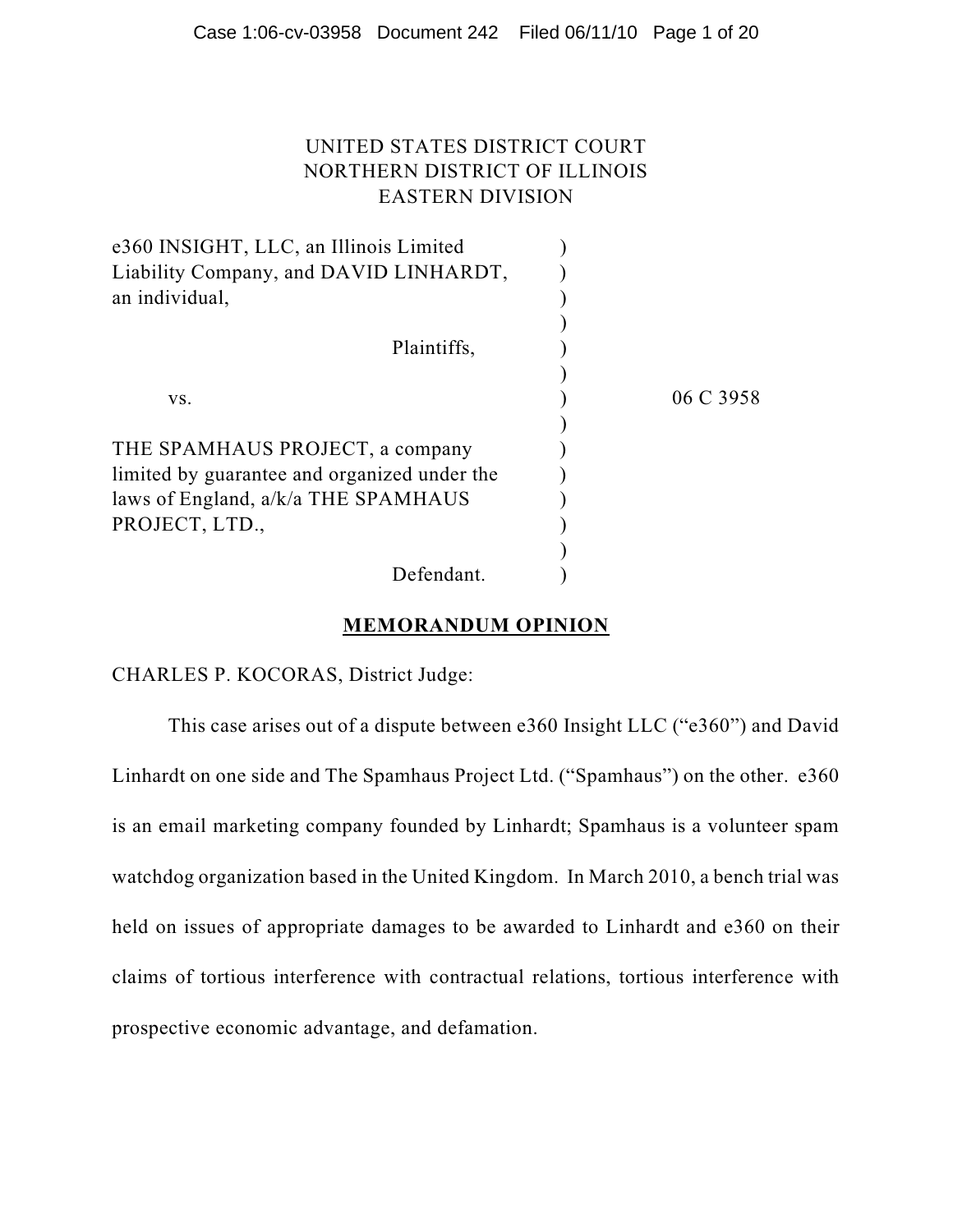# **BACKGROUND**

e360 operated from March 2003 until January 2008. It was formed by Linhardt as a company that would provide analytic processes and marketing services to customers, including email marketing. The components of e360's operations consisted of computer equipment, Internet connectivity, customers, and an inventory of email addresses. e360 did not own the vast majority of the lists of email addresses to which it sent marketing materials; instead, they were leased or licensed from third parties.

Until 2005, Linhardt was e360's only employee; he used contractors to assist him with e360 work until he began hiring employees in 2005. e360 obtained customers through Linhardt's contacts made before e360 was formed, new contacts made at trade shows, and networking. Most of the clientele came through the latter two avenues.

Linhardt initially owned e360. Eventually, he formed another entity called Maverick Direct Marketing, of which he was the sole owner. Maverick in turn owned e360 as well as nine other unique companies. One of the Maverick-owned companies, called BargainDepot, bought and sold consumer goods such as hats, handbags, and sunglasses via its website, accessible via the URL www.bargaindepot.net.

Beginning in 2006, Spamhaus listed e360 and Linhardt as being involved in transmitting unsolicited email, colloquially referred to as "spam." Internet service providers who accessed Spamhaus'slists used thisinformation to block email messages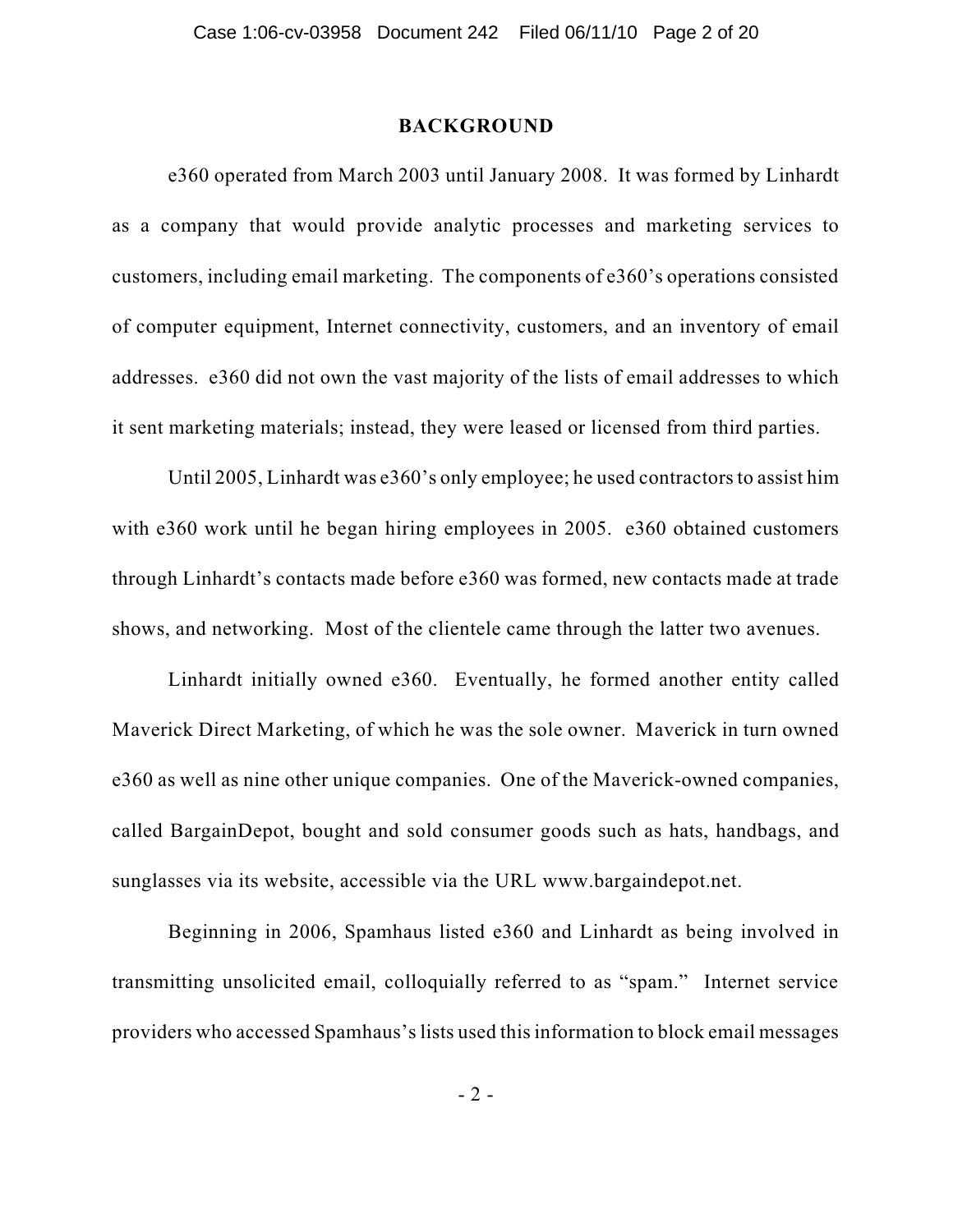#### Case 1:06-cv-03958 Document 242 Filed 06/11/10 Page 3 of 20

sent from domains associated with Linhardt or e360 before they ever appeared in a user's email inbox. The resulting reduced capability of e360 and Linhardt to engage in email marketing led them to seek legal remedies against Spamhaus in this suit. In the complaint, e360 and Linhardt allege tortious interference with contractual relations, tortious interference with prospective economic advantage, and defamation by Spamhaus. Spamhaus initially answered the complaint, but at the first court appearance, it withdrew both its counsel and its answer despite being warned that its chosen course of action would result in entry of default.

Default judgment was entered on September 13, 2006. In support of his request for damages, Linhardt filed an affidavit stating that because of Spamhaus's actions, he and e360 had lost active and pending contracts with three customers: SmartBargains, Vendare Media, and OptinBig. Def. Ex. 3 ¶ 32. According to the affidavit, the revenue lost as a result of the cancellation of the contracts with these three clients totaled \$2,465,000. *Id.* Linhardt went on to state that he and e360 had also lost opportunities to obtain future work with prospective customers such as NetBlue, Cogent, Habeas, and Yipes. *Id.* ¶ 33. Linhardt placed the lost value to e360's business from these stymied relationships at \$9,250,000. Combining this figure to the aforementioned \$2,465,000 produced a final claim for damages of \$11,715,000, and that amount was awarded without challenge.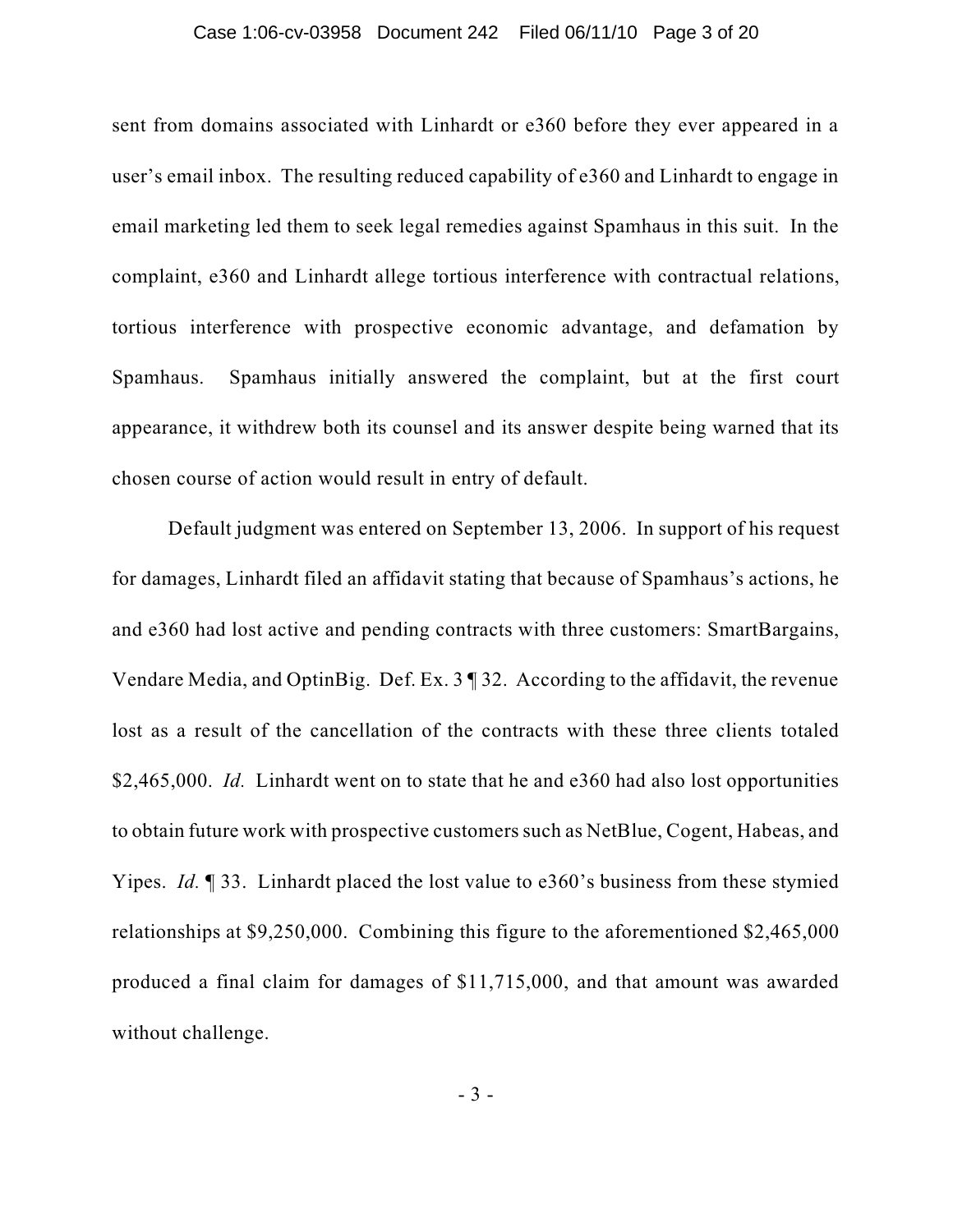#### Case 1:06-cv-03958 Document 242 Filed 06/11/10 Page 4 of 20

After collection procedures commenced, Spamhaus elected to rejoin the suit and filed an appeal and a motion to vacate the default judgment. The latter was denied shortly thereafter and the former proceeded before the Seventh Circuit, which rejected Spamhaus's challenges to personal jurisdiction and propriety of service and affirmed liability. *e360 Insight v. The Spamhaus Project*, 500 F.3d 594, 602 (7th Cir. 2007). With regard to damages, however, the Court of Appeals stated that "a more extensive inquiry [was required] into the damages to which e360 is entitled." *Id.* at 603.

The parties then engaged in discovery as to damages. Linhardt and e360 were slow to provide information requested by Spamhaus. Several deadlines were missed without explanation, and eventually a court order commanded disclosure by a date certain. The date came and went without compliance, and Spamhaus requested dismissal of the case as a sanction. A month later, when Linhardt and e360 supplied the requested information, they claimed that the proper amount of damages was in excess of \$135 million, rather than the \$11.7 million that had been stated earlier. Because of the extremely tardy provision of these new numbers, any amounts stated in the discovery responses in excess of \$11.7 million were stricken.

Commencing on March 16, 2010, a bench trial was held as to the amount of damages to which Linhardt and e360 are entitled as a result of Spamhaus's conduct. On the eve of trial, Linhardt produced additional documentation, designated at Plaintiffs'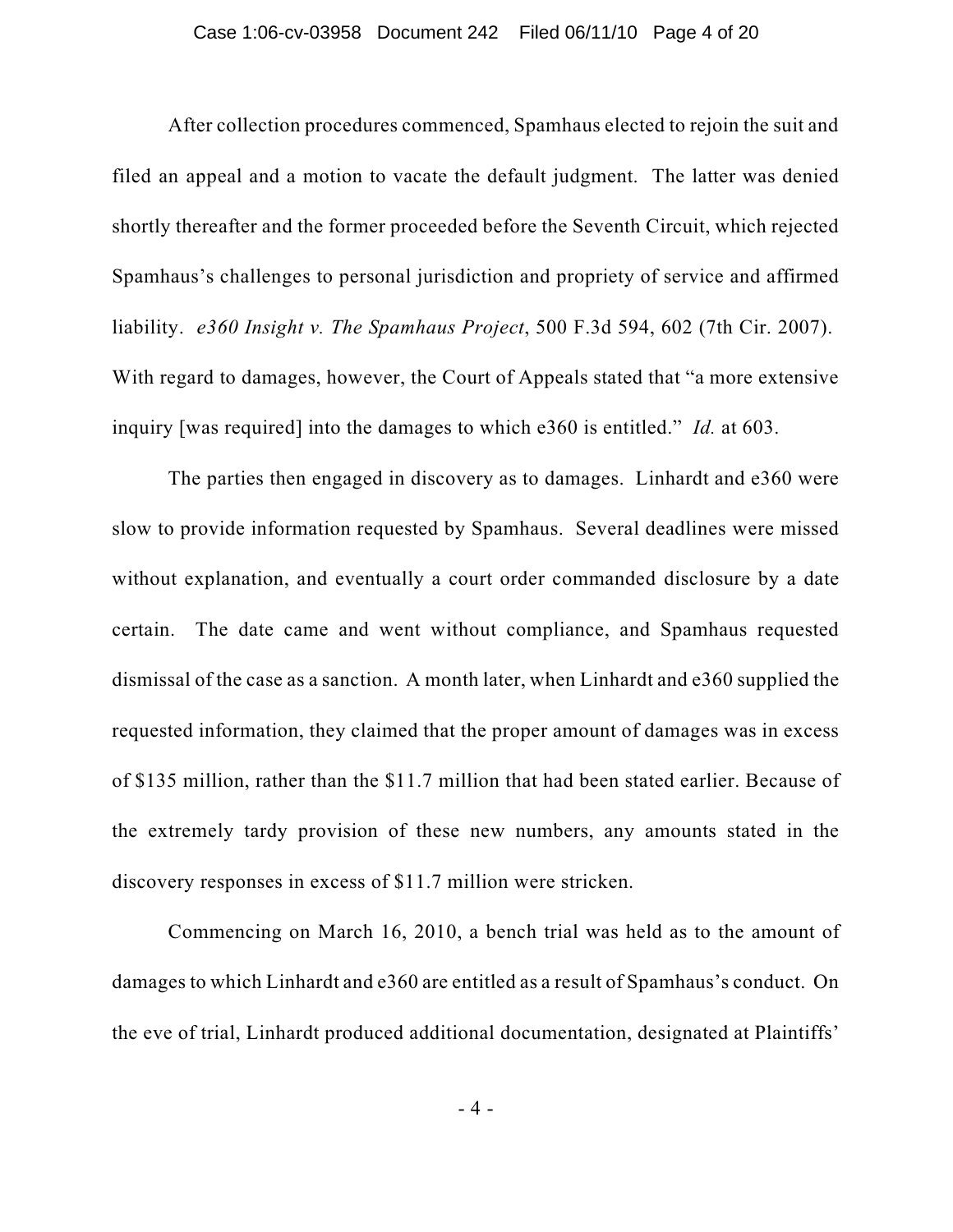Exhibit 5(a), in support of a damage amount of \$122,271,346. By the time the evidence phase of the trial was completed three days later, Plaintiffs shifted the number again, this time to \$30 million. In view of e360's termination of operations in the interim, injunctive relief was no longer a relevant consideration.

Taking into account all admissible evidence proffered at trial, we now consider what amount of damages Plaintiffs are due.

# **DISCUSSION**

### **I. Motion to Strike Plaintiffs' Exhibit 5(a)**

Plaintiffs' Exhibit 5(a) consisted of several spreadsheets of calculations that formed the basis for many of the components of the requested damage of \$122 million plus asserted at the start of the trial. The spreadsheets were not produced until well after the discovery cutoff date, exceeded the amounts set out in the default judgment affidavit, and differed from the amounts stricken as a discovery sanction. Arguing that these documents should be stricken as untimely and prejudicial, Spamhaus moved just prior to trial to strike proffered Exhibit 5(a). After the motion was taken under advisement, the exhibit was extensively used and referred to during the course of the trial by both sides. Specifically, Linhardt testified and was cross-examined at length about the contents of the exhibit and how he created it; Spamhaus's expert also comprehensively commented on its contents.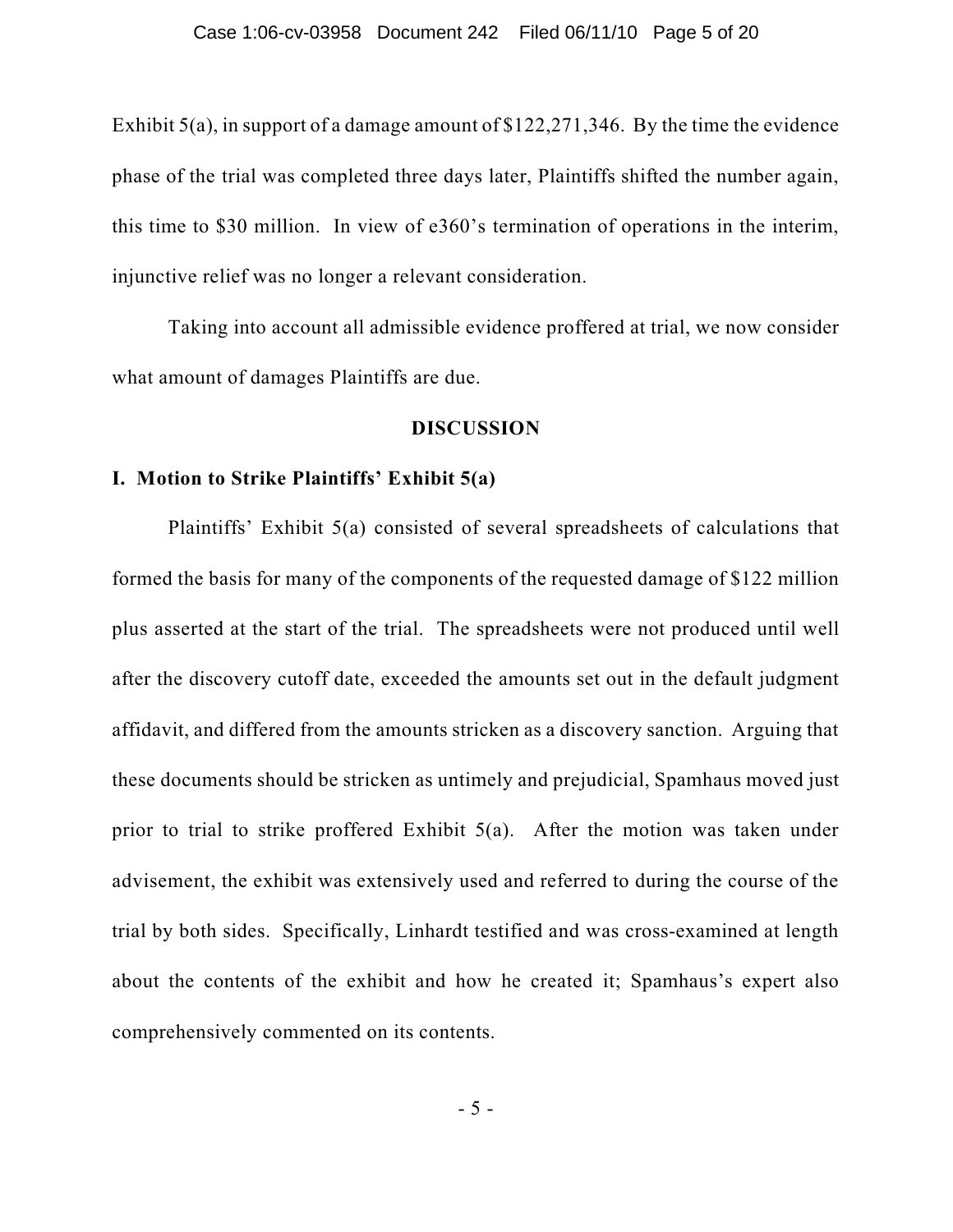The proffered Plaintiffs' Exhibit 5(a) is not received in evidence for both procedural and substantive reasons. Its submission at trial was well past deadlines set by the court in addition to exceeding the limit of damages set by the court as a sanction for the Plaintiffs' multiple breaches of their discovery obligations. The substantive reason precluding its consideration is the exhibit's failure to satisfy the fundamental requirements of admissibility under Federal Rule of Evidence 702. Linhardt is lacking in expertise necessary to establish the foundational basis for admissibility, and no scientific or other reliable principles or methods were used in the exhibit's preparation. Consequently, the motion to strike proffered Exhibit 5(a) is granted.

# **II. Findings of Fact and Conclusions of Law**

In the sections that follow, we examine Linhardt's asserted bases for an award of damages individually, but some items of general application can be addressed at the outset. First, damages awarded to a party must be determined by a trier of fact with reasonable certainty. *Tri-G, Inc. v. Burke, Bosselman & Weaver*, 856 N.E.2d 389, 406-07 (Ill. 2006). An exact determination of damages is not required, but Illinois law requires that damages be actual, not speculative or remote. *Id*. at 407.

Second, an owner or manager of a business can testify to data and related matters about the business, but expert testimony is required for all matters beyond the scope of his or her business knowledge. *Zenith Electronics Corp. v. WH-TV Broad. Corp.*, 395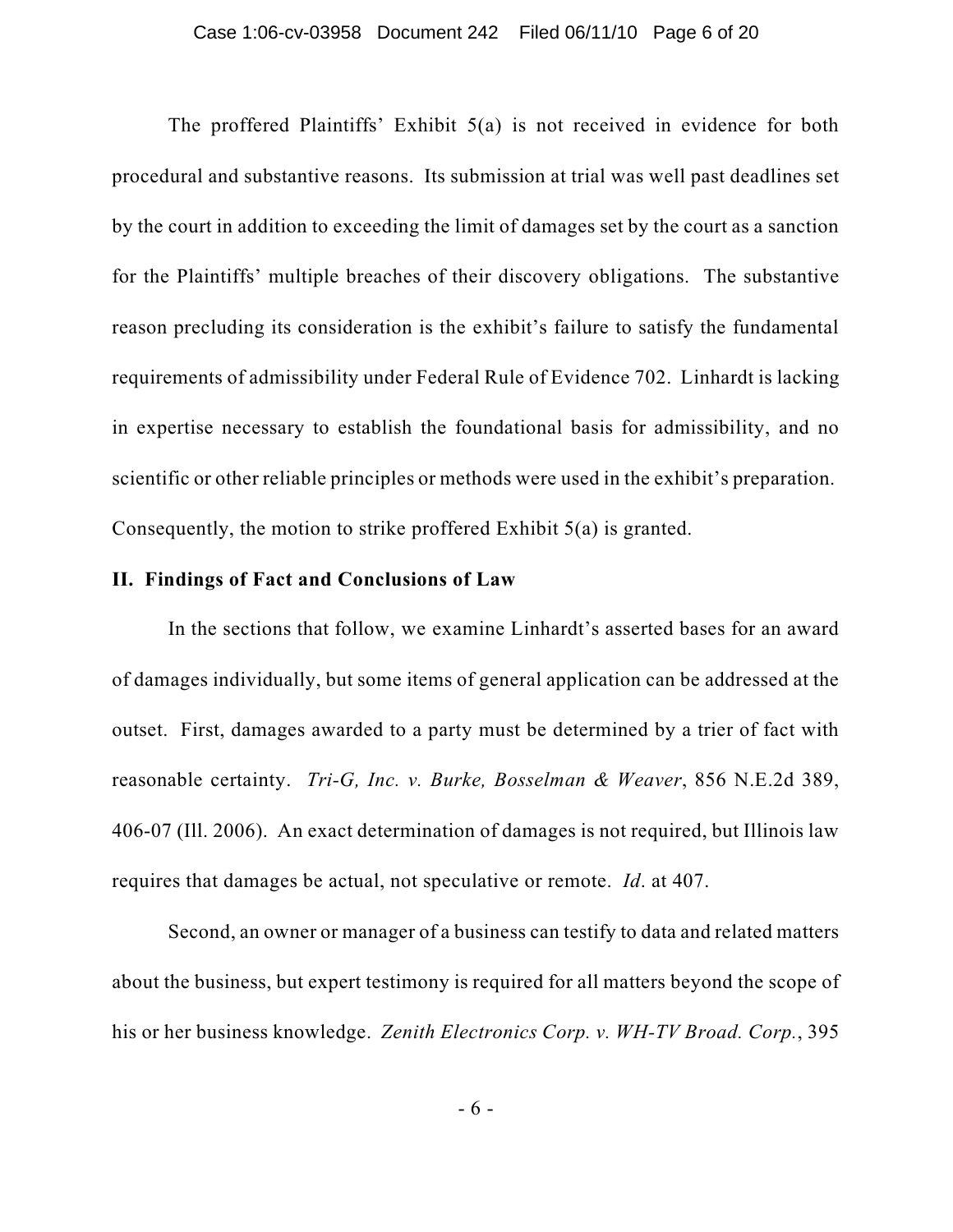#### Case 1:06-cv-03958 Document 242 Filed 06/11/10 Page 7 of 20

F.3d 416, 420 (7th Cir. 2005). In order for testimony from a putative expert to be admissible, Federal Rule of Evidence 702 requires that the witness be qualified by knowledge, skill, experience, training, or education. The rule also mandates that testimony given be based upon sufficient facts or data and be the product of reliable principles and methods. Finally, expert witnesses must apply the principles and methods reliably to the facts of the case before the court. Fed. R. Evid. 702.

Applying these standards to the testimony Linhardt gave regarding valuation of his business as an entity or franchise (enterprise) or in determining lost profits, we conclude that he is not an expert in either of these areas. Linhardt claimed no prior experience in business or company valuations. Nor does he claim an expertise in damage calculations. Indeed, he admitted that he was not an expert in these areas. Aside from his concessions, it is also the case that nothing by way of knowledge, skill, experience, training, or education permits him to offer opinions which could be received on any of the damage calculations he sponsored and testified about.

Although Plaintiffs hired an expert in lost profits and business valuations for analysis and testimony in this case, his testimony was limited to criticizing the defense expert and to validate certain methodology employed by Linhardt. This witness was not asked what an appropriate amount of damages would be and did not proffer any exhibits or opinions of an affirmative nature on that topic. He was apparently not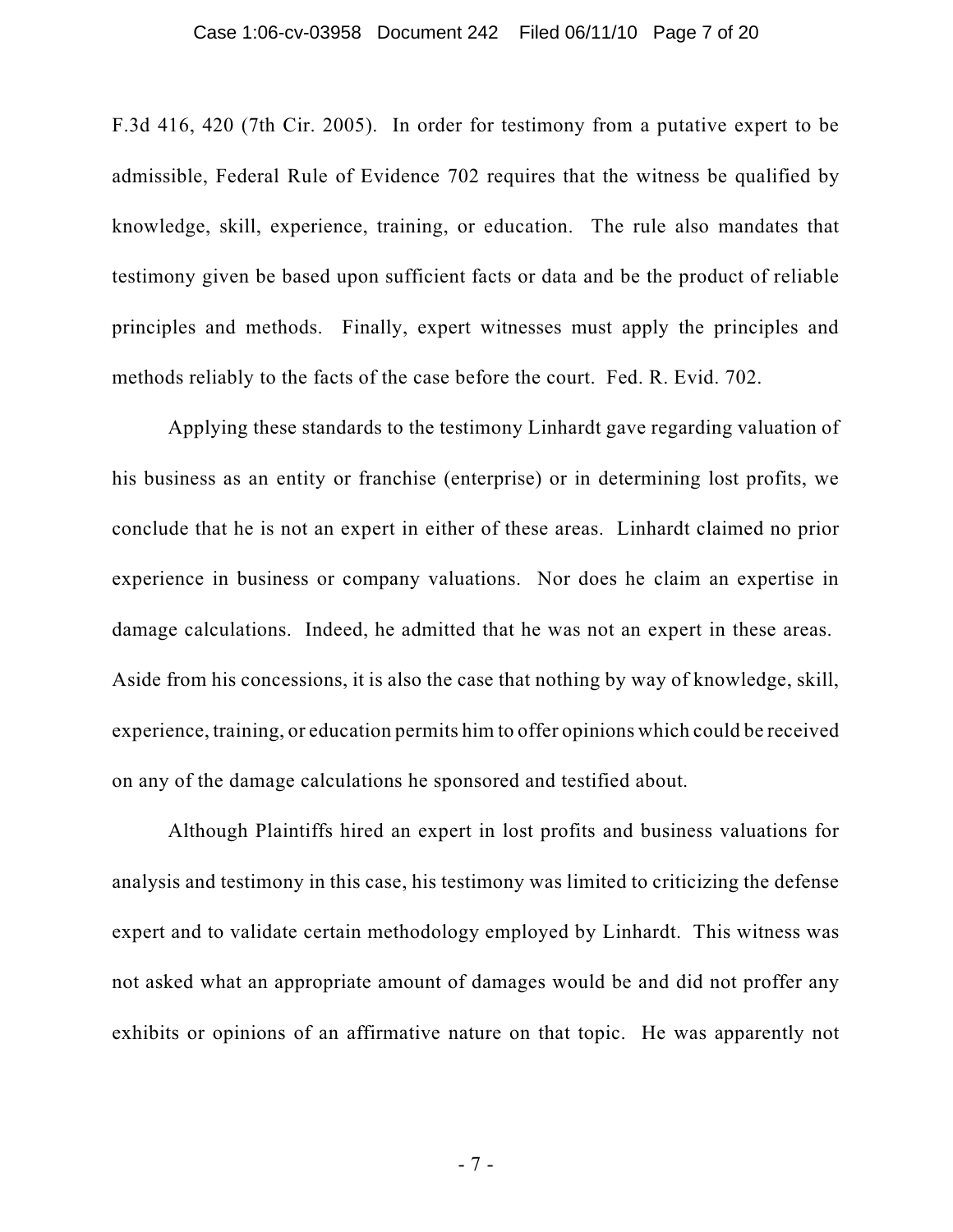#### Case 1:06-cv-03958 Document 242 Filed 06/11/10 Page 8 of 20

commissioned to undertake that task. The probative value of his testimony was, therefore, quite limited.

The unreliability of Linhardt's approaches is unmistakably demonstrated by the profound differences in claimed damages proffered at various points during these proceedings. Finally, itstrains credulity that a company that made only a fraction of the profits Linhardt asks for over the course of its five-year lifespan would have garnered profits in the amounts Linhardt set out in his testimony or documentary evidence. The profit and loss statement Linhardt provided for e360 sets out the company's overall profits as \$332,000. Pls. Ex. 71. However, given his admission that the statement represented a consolidation of the revenue from all of the companies held by Maverick, the number attributable to e360 would have been even smaller. Linhardt testified that BargainDepot was not a separate entity from e360 and therefore all revenues recorded as being gained by BargainDepot were in fact those of e360. However, his description of the activities of the two companies demonstrates that their businesses were very different. Moreover, the documents included in Plaintiffs' Exhibit 5 show BargainDepot listed as a customer of e360, indicating that the two are in fact separate entities. Based on this countervailing evidence, we conclude that Linhardt's testimony that BargainDepot was never separate from e360 is not credible, and the true amount of e360's profit over its five years would be less than \$332,000.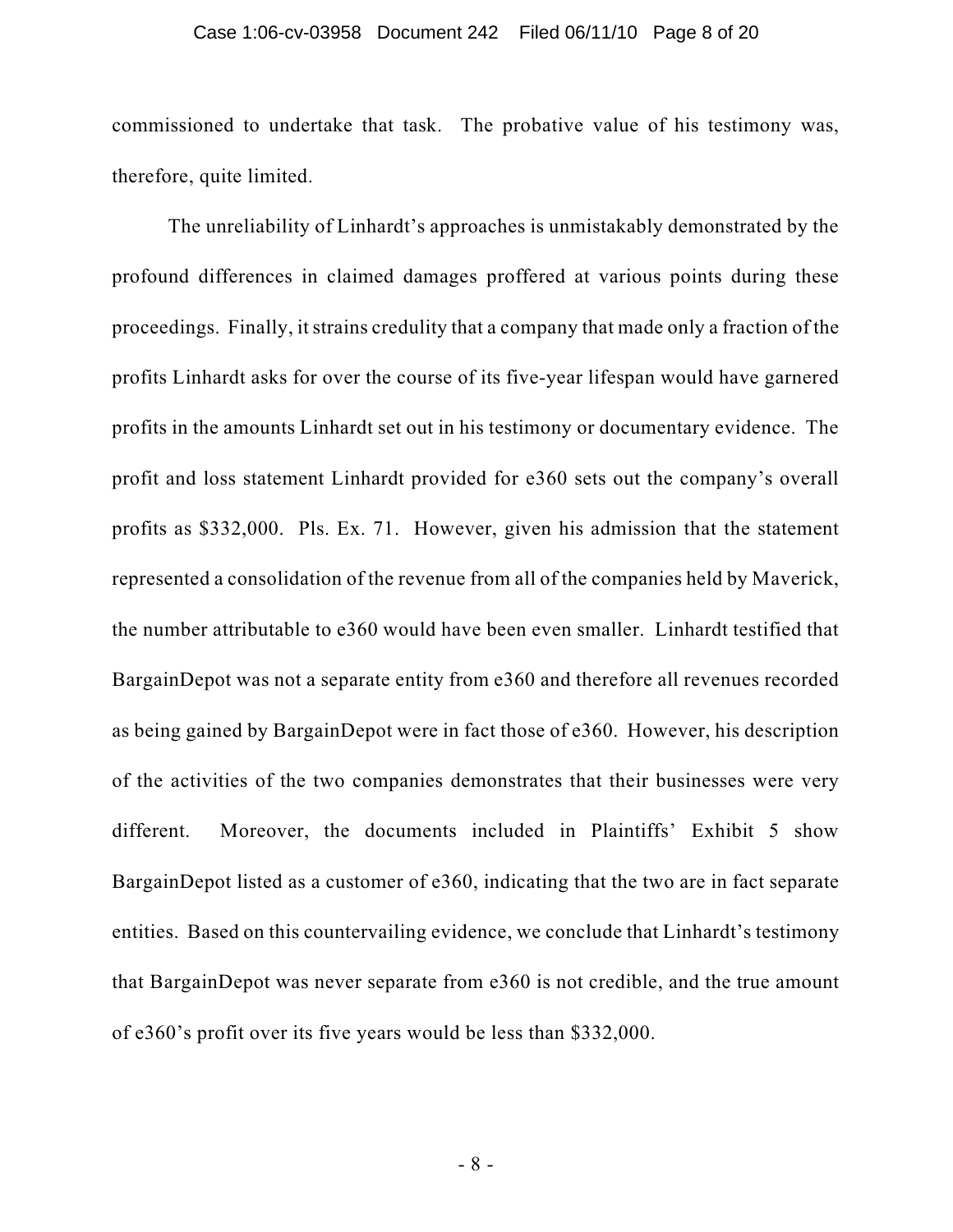#### Case 1:06-cv-03958 Document 242 Filed 06/11/10 Page 9 of 20

To reiterate, there are substantial differences in Plaintiffs' damage requests. The variety and disparity in the amounts suggested seem to be dictated by time and place. At the time of the default judgment, the damages claimed were \$11,715,000. During discovery, Exhibit 5 was proffered reflecting damages of \$135,173,577. At trial, proffered Exhibit 5(a) showed damages of \$122,271,346. During final argument, the claimed amount was \$30,000,000. None of these figures was the product of expert testimony or use of a scientific or reliable methodology, nor based on relevant or supportable factual premises. As a result, none of the above amounts can be relied on or be a reasonable basis upon which to base a damage award.

Linhardt's evidence suffers from systemic problems, but individual deficiencies are also present and are itemized below.

# *A. Interference with Prospective Economic Advantage*

## 1. Lost Profits

e360's primary activity consisted of emailing advertisements or product offers on behalf of its customers; in total, it sent over 6.6 billion of these email messages. Customers paid e360 on either a per-click or a conversion basis. Either scenario began with an email message being sent from e360's servers. If transmission was successful, the message was received in the recipient's email inbox. If the recipient opened the email message and clicked on a link embedded within the message, he or she would be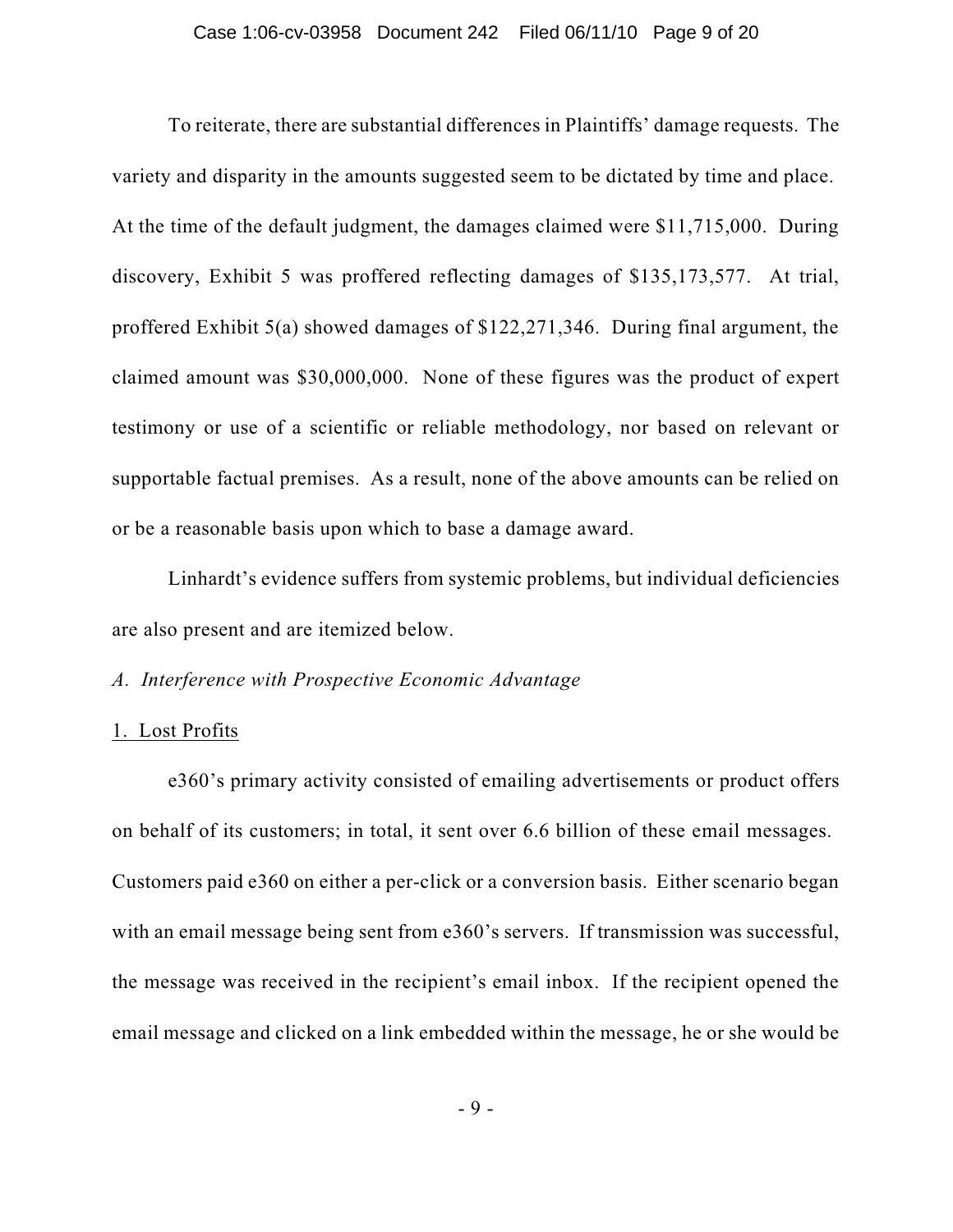#### Case 1:06-cv-03958 Document 242 Filed 06/11/10 Page 10 of 20

connected to the customer's website. In a per-click setting, only these steps needed to be completed for payment to be due to e360. In a conversion payment arrangement, e360 would be paid only for transactions where the message recipient went on to purchase a product from or submit an online form to the customer via the website. Tr. at 62, ll. 6-13. According to Linhardt's testimony, in the early days of e360's business, the per-click model prevailed, but as time went on, the conversion method predominated. Tr. at 80, ll. 19-23. He did not elaborate when this change occurred or to what extent the different methods were used when both were an option.

Linhardt's first method of ascertaining damages for lost revenue consisted of what he described as a "very simple" calculation: the revenue generated by a completed email transaction multiplied by the number of blocked messages. Tr. at 99, ll. 19-22. Though that formula is indeed simple and straightforward, a closer examination of the numbers employed in arriving at the eventual damage figure Linhardt cites reveals that it is fundamentally unsound.

Both of the components in Linhardt's formula are deficient, for different reasons. The first component is the more problematic of the two, in that several amounts factor heavily into the calculation without any explanation as to where the numbers originate. For example, Linhardt did not illuminate how he determined the figures he used for the average payout (i.e., revenue) per click for each year. Moreover, other evidence that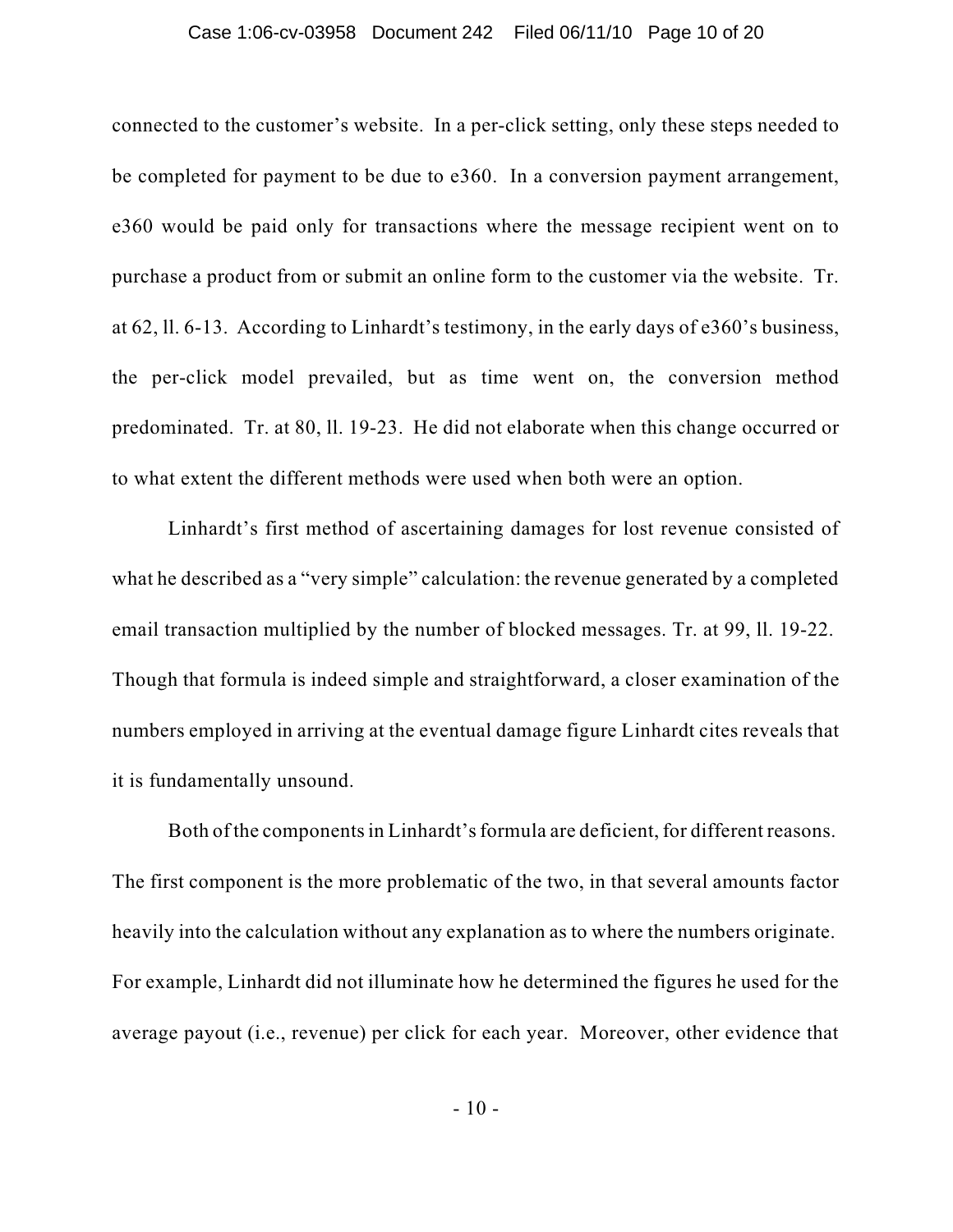is provided casts serious doubt on the accuracy of the dollar amounts Linhardt states he reached. For example, the e360 profit and loss statement set out in Plaintiffs' Exhibit 71 states that the total revenue for e360 and BargainDepot combined in 2004 came to \$415,072 for that year. Even if all of that revenue had been derived from e360's email marketing business (which cannot be the case since BargainDepot sold goods costing \$86,657 in that same year), the revenue per 1000 messages sent would be  $$5.09$ , not the \$29.85 given in Linhardt's calculations. Applying the same calculation to other full years of data provided by Linhardt shows a reduction from \$10.47 to \$2.86 in 2005, from \$8.44 to \$1.25 in 2006, and from \$6.73 to \$0.21 in 2007. Such drastically different numbers puts the damage amounts requested by Plaintiffs solidly into the realm of speculative at best.

Furthermore, the process Linhardt used to determine the average unblocked clickthrough rate was arbitrary. By his own description, he chose ten email marketing campaigns e360 conducted, which represented less than one tenth of one percent of the total number of messages e360 sent over its five years of operations. Five of the

 $1$ \$415,072 (total revenue for 2004) / (398,974,621 [total number of messages sent in 2004] - 317,454,458 [number of messages sent to domains listed as Spamhaus users in 2004])  $*$  1000 = \$5.09. Given that the total revenue listed in Plaintiffs' Exhibit 71 included BargainDepot revenue and that not all messages sent to domains listed as Spamhaus users were blocked for reasons described later in this opinion, the actual amount of revenue per 1000 messages is more likely than not even less than the \$5.09 shown by these numbers.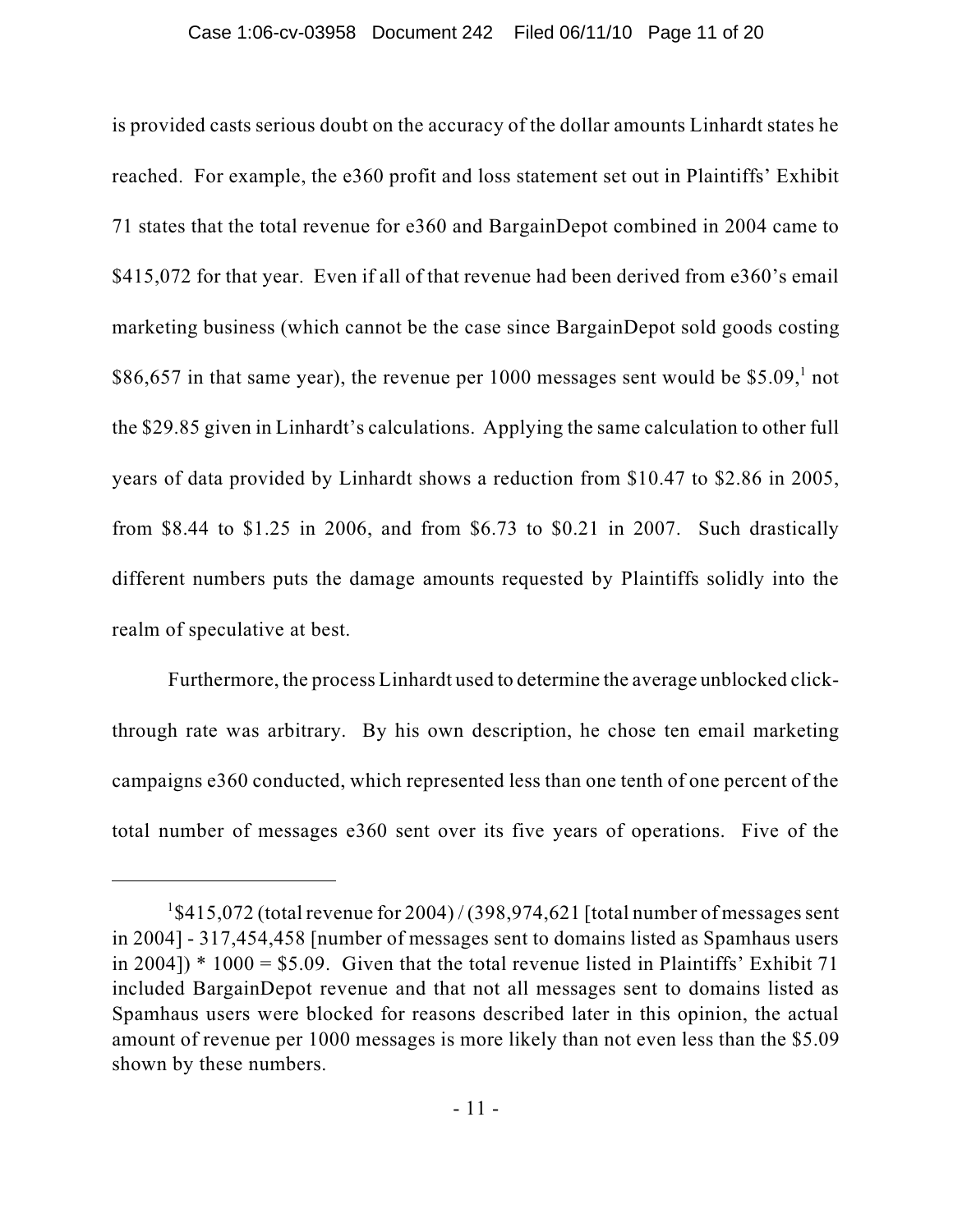campaigns he described as "good" and five as "bad," without providing any elaboration on what criteria he employed to place the campaigns into those categories. The campaigns were inexplicably temporally clustered, rather than being drawn from across the five-year span of e360's operations: three took place within the span of ten days in March 2006, two within four days of each other in June 2006, two within two weeks of each other in March 2007, two within four days of each other in July 2007, and one in October of 2007. In fact, the only universal characteristic Linhardt pointed out among the ten campaigns was that they all occurred when Spamhaus blocks were in place. This selection did not result in a sample that was statistically significant or otherwise able to provide representative information about e360's business as a whole. Despite that, Linhardt used information from these campaigns to arrive at a single number - 4.79% - that he insists was the average click-through rate for all unblocked messages e360 sent. The 4.79 figure is the average of all the average unblocked click rates for the ten campaigns, but there is no indication in the testimonial or documentary evidence as to how the average unblocked click rate was derived for the individual campaigns. $^2$ 

 $2^2$ For instance, with regard to the campaign run on July 11, 2007, 695 out of the 55,141 messages sent resulted in a click, or 1.26% of the whole. However, the average unblocked click rate Linhardt uses for this campaign is 11.25% (129/1147). He offers no rationale for the second percentage or the numbers used to arrive at it.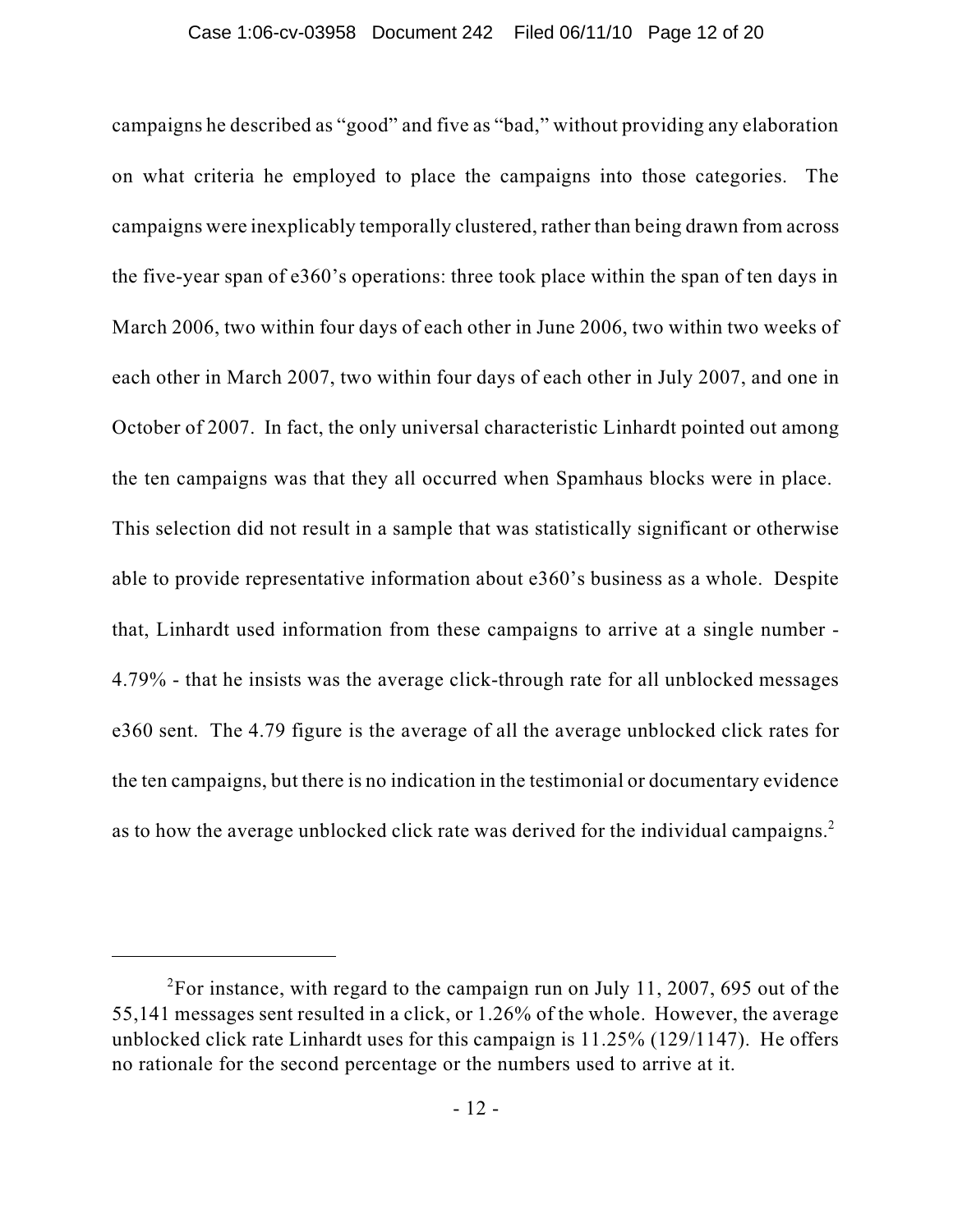Linhardt's model also did not take into account differences in revenue obtained in the per-click compensation system as opposed to the conversion payment method. It appears, from his description of the different pricing models, that per-click transactions would generate payment for e360 with less action taken by the recipient than that described for a conversion transaction. However, he did not calculate the level of revenue e360 obtained from each of the two payment systems. Instead, he included both rates in calculating average revenue for periods of time during which both pricing models were used, with no weighting or adjustment to reflect the incidence of use of the different models. This practice skews the resulting products in favor of the per-click method during the latter period of e360's business despite Linhardt's countervailing testimony that the conversion method, which would generate less revenue per message sent, was the predominant pricing model in the business for most of e360's lifetime.

With regard to the second component of the formula, the number of blocked messages, Linhardt concluded that approximately 3 billion of e360's 6.6 billion plus sent messages were blocked by service providers who were relying upon Spamhaus's representations that e360 was a spammer. In arriving at this number, Linhardt assumed that, over the course of a year, if e360 received an error message that referred to Spamhaus once from a particular domain (e.g., yahoo.com, comcast.net), all messages sent to any email address within that domain for the entire year would be blocked.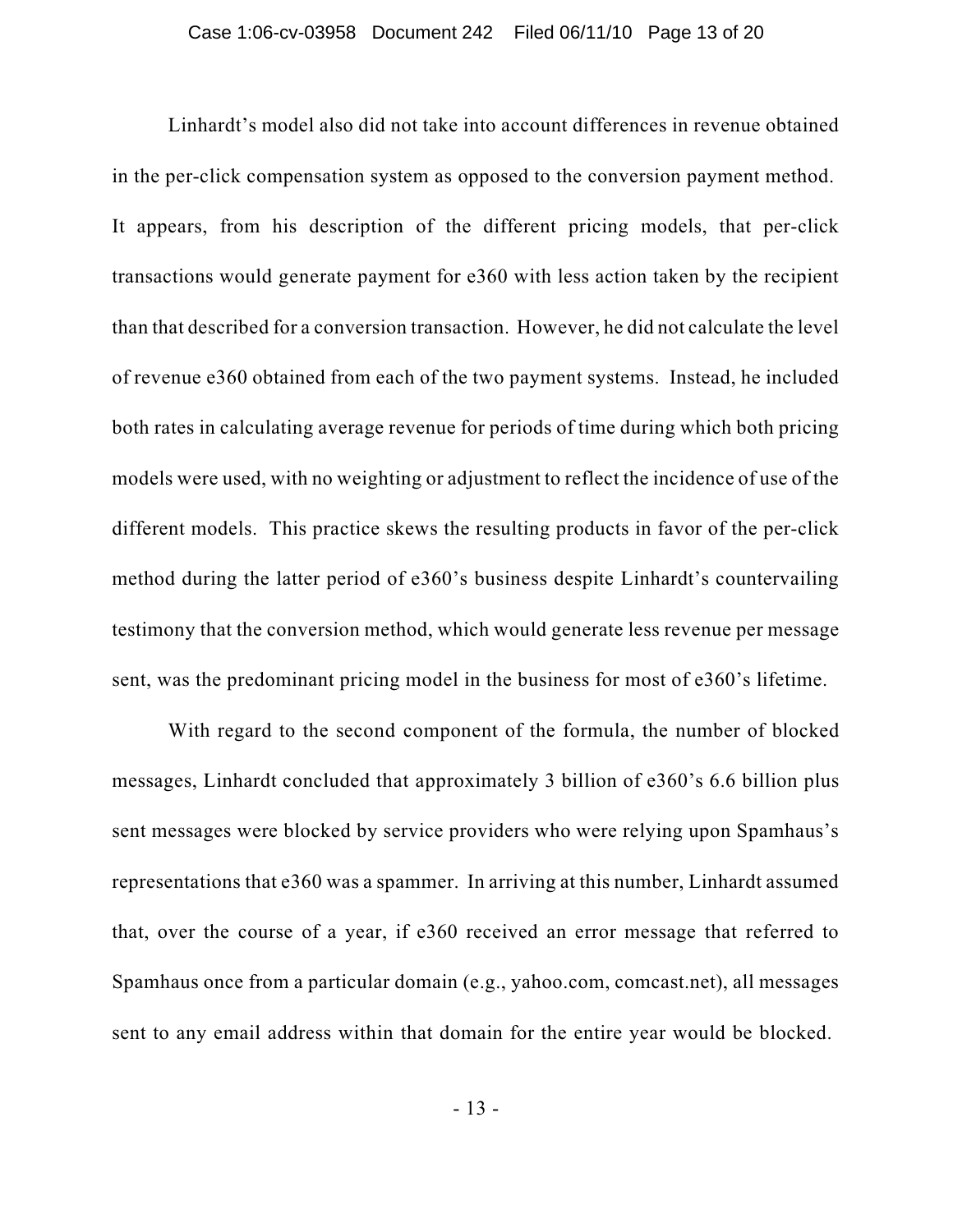However, Plaintiffs' evidence demonstrates that assumption is fallacious. In 2006, 19 of the 100 domains that Linhardt lists as having been confirmed as Spamhaus users were shown as having email account holders who not only received but acted upon messages sent by e360 in either March or June of that year as part of the ten purportedly representative campaigns Linhardt identified. As Linhardt put it, the data from these campaigns "illustrate<sup>[]</sup> quite clearly examples where [e360 was] successfully able to get the messages through." Tr. at 77, ll. 8-12. These domains represent 42,247,018 of the 71,427,154 email accounts e360 states comprised its active records in 2006. In 2007, the corresponding numbers are 11 of the 100 domains and 25,373,784 of the 64,858,956 active records. In other words, more than half of the records upon which e360 bases its damages claims for 2006 and nearly half of those for 2007 were not blocking e360's messages throughout the year. Consequently, the figure used for the second portion of all of Linhardt's lost revenue calculations is fundamentally unsound.

Last but certainly not least, rather than seeking to calculate lost profits, Linhardt focused only on revenue, failing to factor in costs or expenses that would need to be deducted to determine profits. *See*, *e.g.*, Tr. at 87, ll. 2-11. Neither did he rule out or even attempt to quantify the effect of causes other than Spamhaus's actions. Illinoislaw requires plaintiffs claiming lost profits to engage in that effort "since lost profits are frequently the result of several intersecting causes." *Midland Hotel Corp. v. Reuben H.*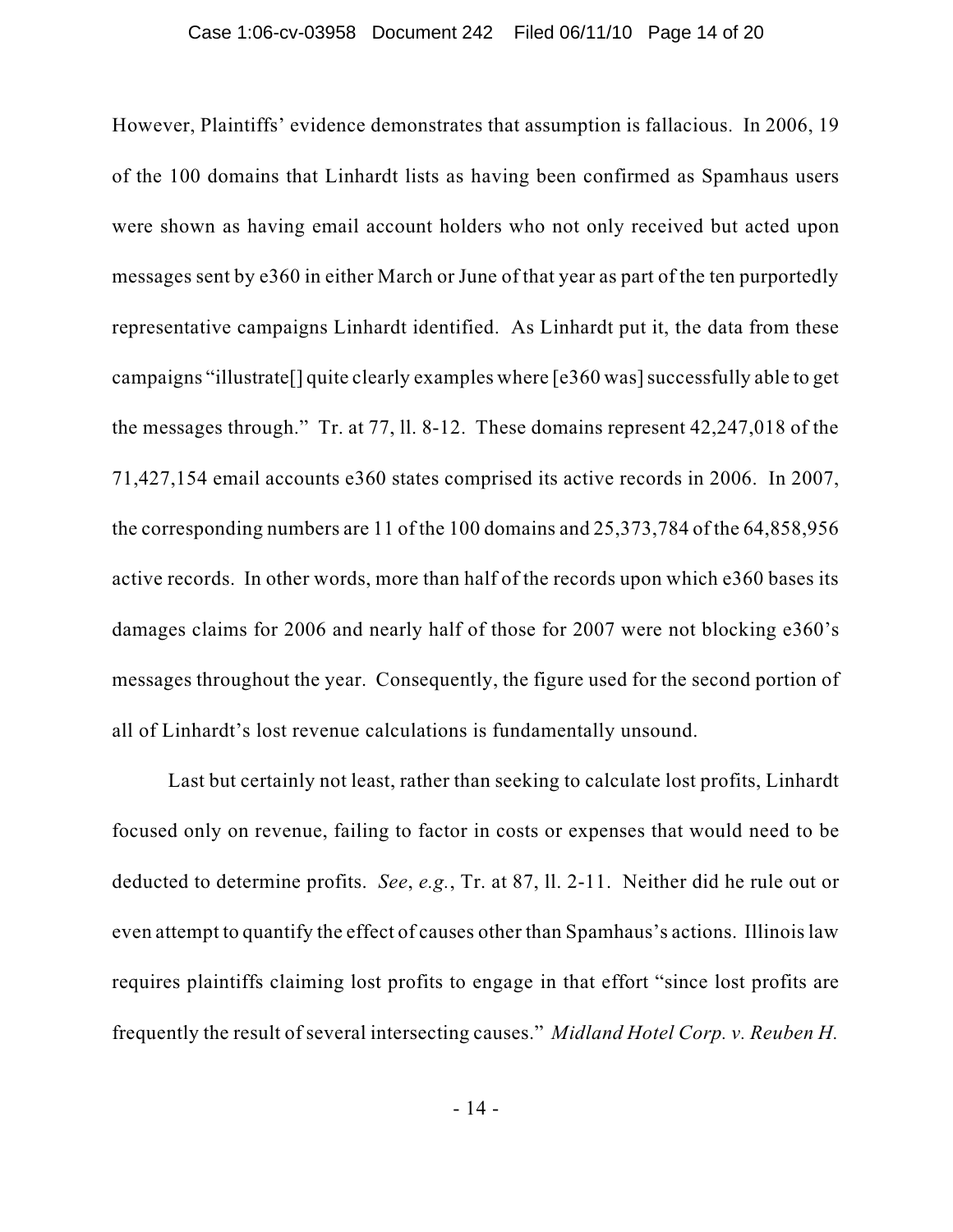*Donnelley Corp.*, 515 N.E.2d 61, 66 (Ill. 1987). Thus, we conclude that Linhardt's evidence as to lost profits is speculative and not capable of supporting the damage amounts he requests.

## 2. Lost Enterprise Value

Linhardt's second method of quantifying the effect of Spamhaus's actions on e360's business prospects was to attempt to calculate e360's enterprise value. At the time the default judgment was entered, e360 was still operating. Linhardt's affidavit gave a figure for lost enterprise value of \$9.25 million. He arrived at this number through a three-step process. First, he calculated the value of the company at that time as \$2,000,000, which represented the approximate annual revenue of e360 doubled. Second, he calculated what he felt the company should have been worth based on e360's inventory of email addresses. He stated that each active unique opt-in email address was worth at least a quarter. Multiplying the 45 million email addresses in e360's databases by \$0.25 resulted in a figure of \$11,250,000. For the last step of the calculation, Linhardt subtracted the \$2,000,000 that he thought the company was worth from the \$11,250,000, yielding the final number of \$9,250,000.

Linhardt did not, aside from the affidavit submitted in support of default judgment, advance the value of the email addressinventory as a method of assessing the value of e360's business. The evidence elicited at trial demonstrated that the value per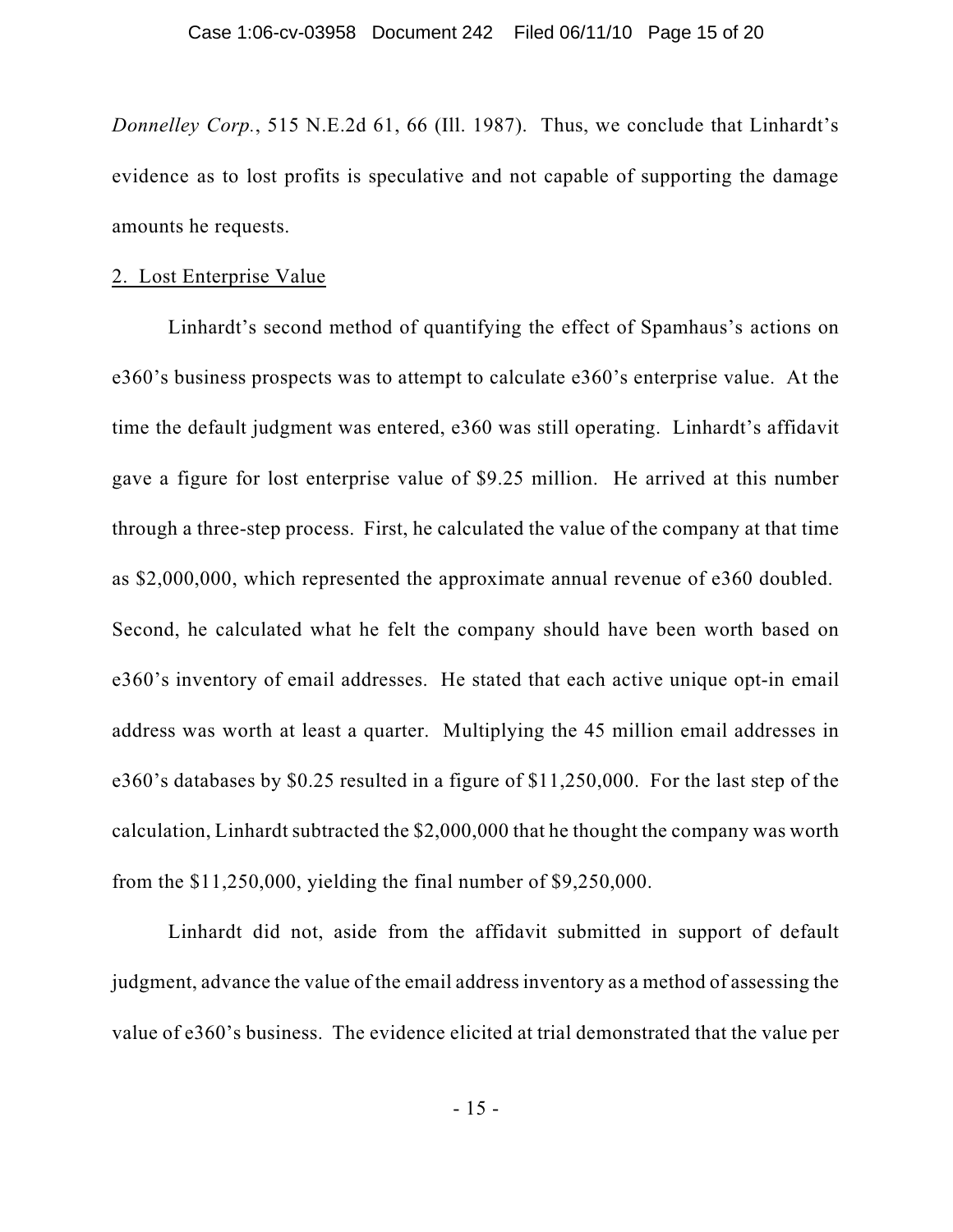address Linhardt employed in his affidavit was derived from an inapt analogy. It came from an initial asking price for addresses in an email database owned outright by a company called Fingerhut. There is no evidence that anyone bought the database, so the figure is merely what Fingerhut hoped someone would pay, not the actual value of the addresses. Moreover, as was pointed out on numerous occasions during the trial, in the vast majority of cases, the lists containing the email addresses to which e360 sent advertising messages were used pursuant to a lease or license from a third-party owner. It is an elementary legal principle that a right gained through lease or license is not of equivalent value to an ownership right, so Linhardt's direct importation of a number used by an owner of a list of email addresses would not produce a reliable figure even if Fingerhut had been able to find a buyer at the \$0.25 per email address price. Thus, Linhardt's proffered enterprise value for e360 based upon the value of its email inventory is not a reliable measurement of damages.

However, valuation of the email address inventory was not Linhardt's only attempt to set a number on the value of the business. He also attempted, despite his lack of expertise in the area, to apply an earnings before interest, taxes, depreciation and amortization ("EBITDA") analysis. In addition to lacking the necessary expertise to employ this method, Linhardt's testimony demonstrated that his methods were flawed. He attempted to apply a "comparable company" analysis, but the limited evidence about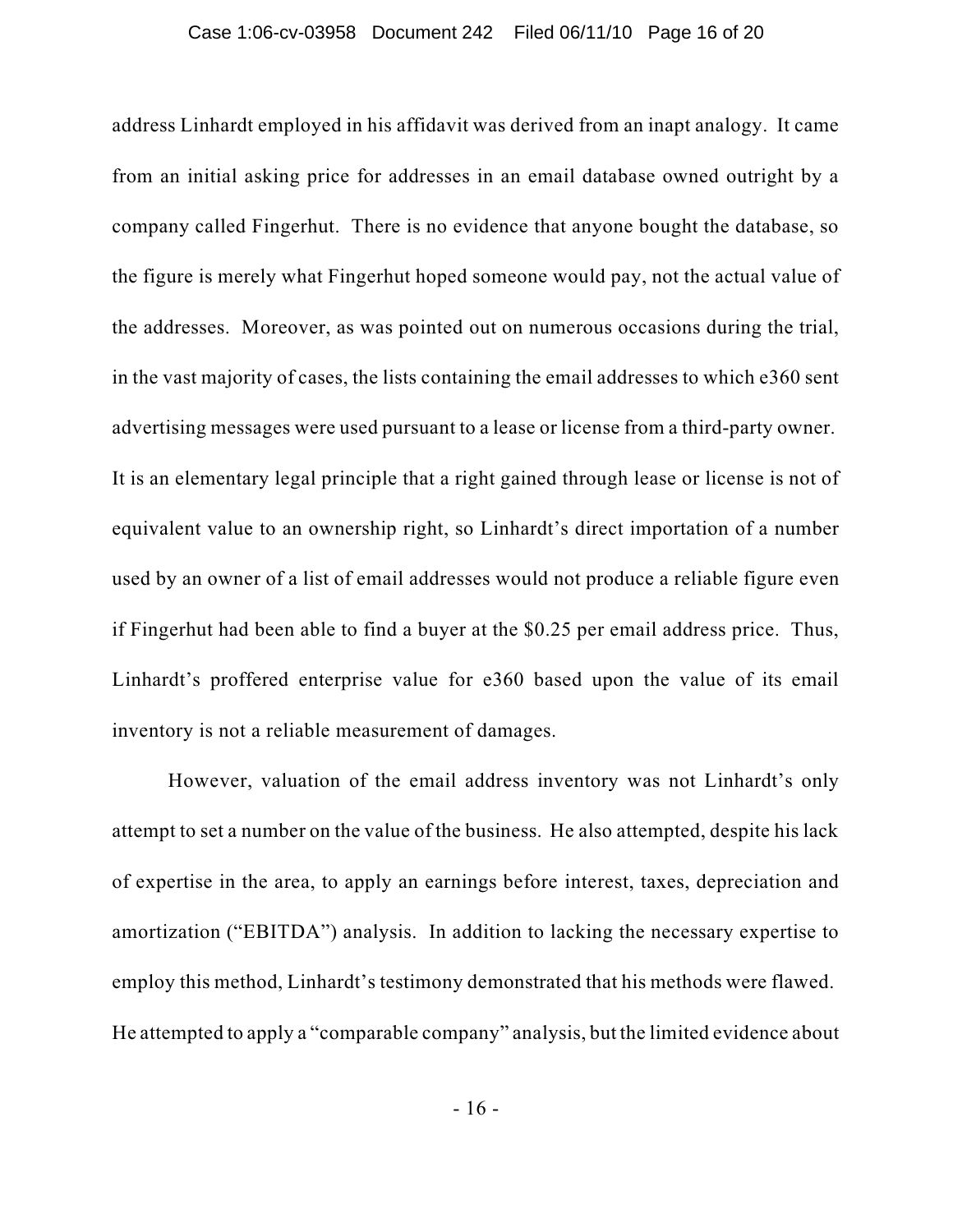#### Case 1:06-cv-03958 Document 242 Filed 06/11/10 Page 17 of 20

the four companies Linhardt selected as comparable to e360 reveals that they were not, in fact, comparable to e360. Tr. at 109, ll. 15-25; 110, ll. 1-6. Specifically, Linhardt stated that all four companies were much larger than e360 in terms of number of employees and level of revenue. All four were publicly traded, unlike e360. Two of the companies had diversified operations beyond email marketing efforts. Finally, at least one of the companies derived the majority of its revenue in European markets. In short, there is nothing about these companies that would lead to an inference that the EBITDA multiples pertaining to their businesses would shed light on the value of e360, let alone that an average of the four multiples would be directly applicable to a determination of e360's overall worth.

Finally, Linhardt's affidavit and proffered damage amount also included amounts of potential revenue resulting from an unrealized business relationship with a company called NetBlue. According to Linhardt's testimony, he calculated these amounts by extracting the operating history from a different company called Silver Carrot and using it as though it were that of NetBlue. Because Linhardt perceived the two companies to be direct competitors who had similar modes of operation, he simply used Silver Carrot as a surrogate for NetBlue, without any adjustments for differences between the two companies. There is no evidence to support the reliability of this approach, and it fails to provide a reasonable basis for an award of a specific amount of damages for the loss of potential economic advantage with NetBlue.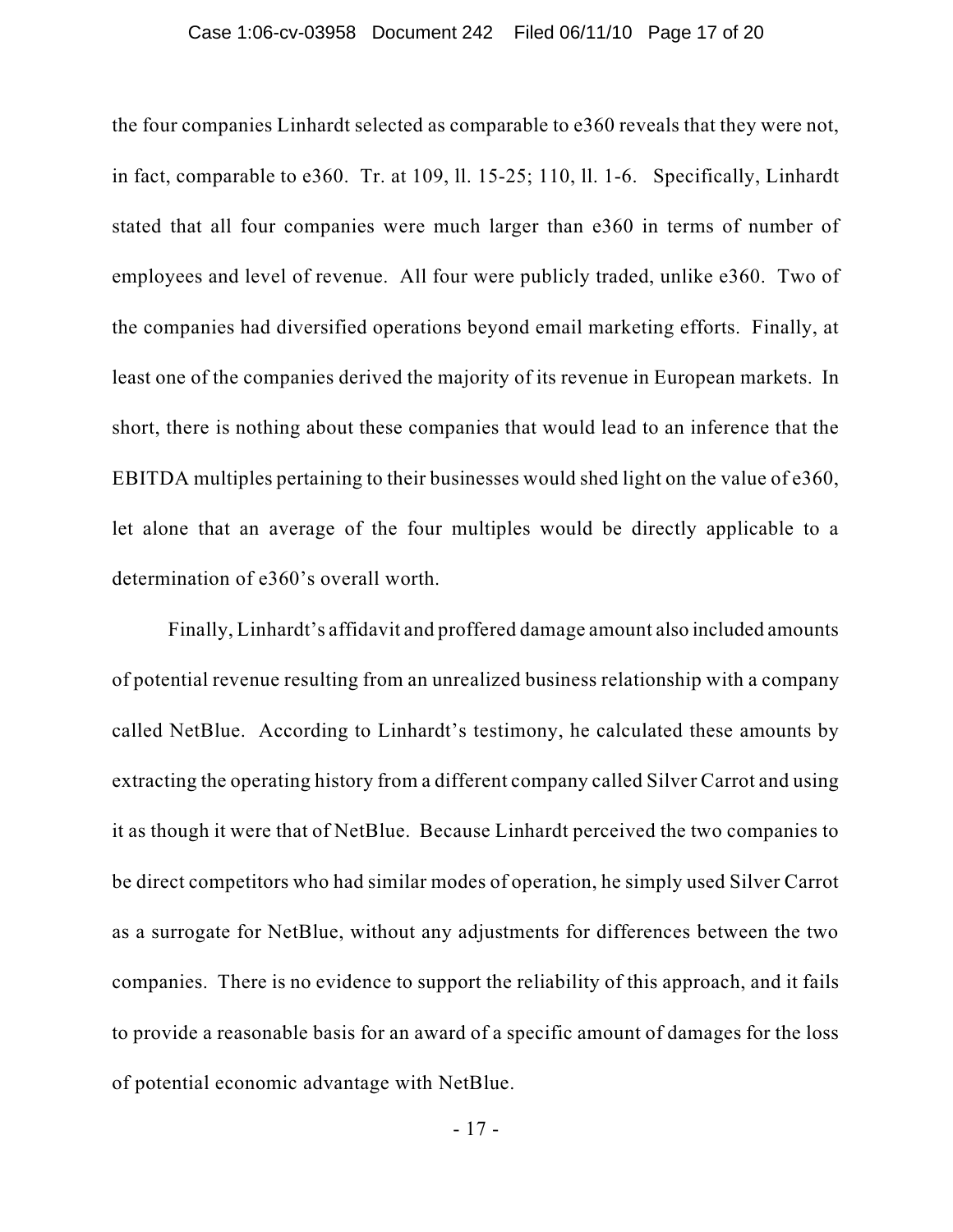In sum, despite the fact that Spamhaus has been found liable to e360 for tortious interference with prospective economic advantage, the evidence provided does not permit a reasonable calculation of damages on this cause of action. In circumstances such as this, Illinois law permits no more than an award of nominal damages. *Peoria & Pekin Union Ry. Co. v. Peoria & Farmington Ry. Co.*, 105 Ill. 110 (1882); *In re Marriage of Ferkel*, 632 N.E.2d at 1138. Consequently, Plaintiffs are awarded damages in the amount of \$1 on their claims of tortious interference with prospective economic advantage.

# *B. Interference with Existing Contracts*

Turning to the second cause of action set out in the complaint, intentional interference with existing contracts, Linhardt's testimony provides some reliable information gained through his actual experience with e360's business. In 2004-2006, e360 regularly provided services to three companies: SmartBargains, Vendare Media, and Optinbig. Tr. at 102, ll. 7-13. During the time that SmartBargains was a customer of e360, it paid approximately \$6,000 a month for the services e360 performed. Tr. at 102, ll. 15-16. During the time that Vendare Media was a customer of e360, it paid approximately \$15,000 a month for the services e360 performed. Tr. at 102, l. 16. During the time that Optinbig was a customer of e360, it paid about \$6,000 a month for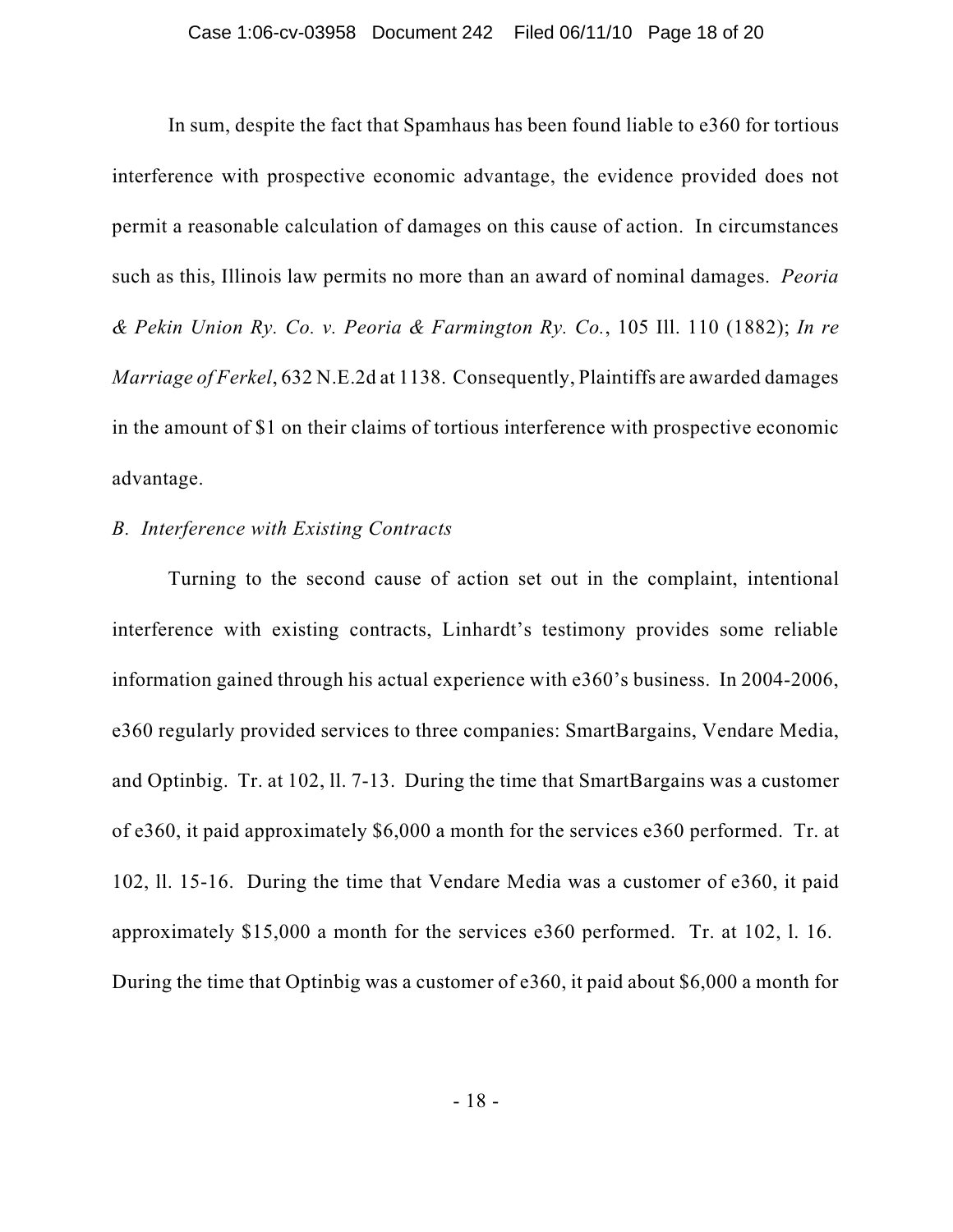the services e360 performed. Tr. at 102, ll. 16-17. As a result of Spamhaus's actions, e360 lost its contracts with these customers.

Despite the reliability of Linhardt's testimony as to e360's actual experience with these customers, he injected unreliability in the form of the 48-month multiplier he applied to the monthly average payments to generate his requested damage amount. That figure was not predicated on any scientific principle and is greater than experience reflected, as Linhardt's own testimony indicated that long-term agreements with customers were not the norm in the industry. Tr. at 127, ll. 8-9. In light of that testimony, we do not find it more likely than not that all three of these contracts would be exceptions to this general rule. Accordingly, we reject the application of the 48-month multiplier. However, based on the unrefuted testimony that the relationships with these three customers were not in danger of ending prior to Spamhaus's actions, we find it more likely than not that they would have continued to do business with e360 for one additional month beyond the end of the relationships precipitated by Spamhaus. Accordingly, Plaintiffs are awarded damages for this claim of \$27,000, equivalent to the amount of the payments e360 would have received for one additional month's worth of work for each of these customers.

## *C. Defamation*

That leaves only the last cause of action for which Spamhaus has been found liable: defamation. Linhardt's testimony on the extent of the damage he and e360